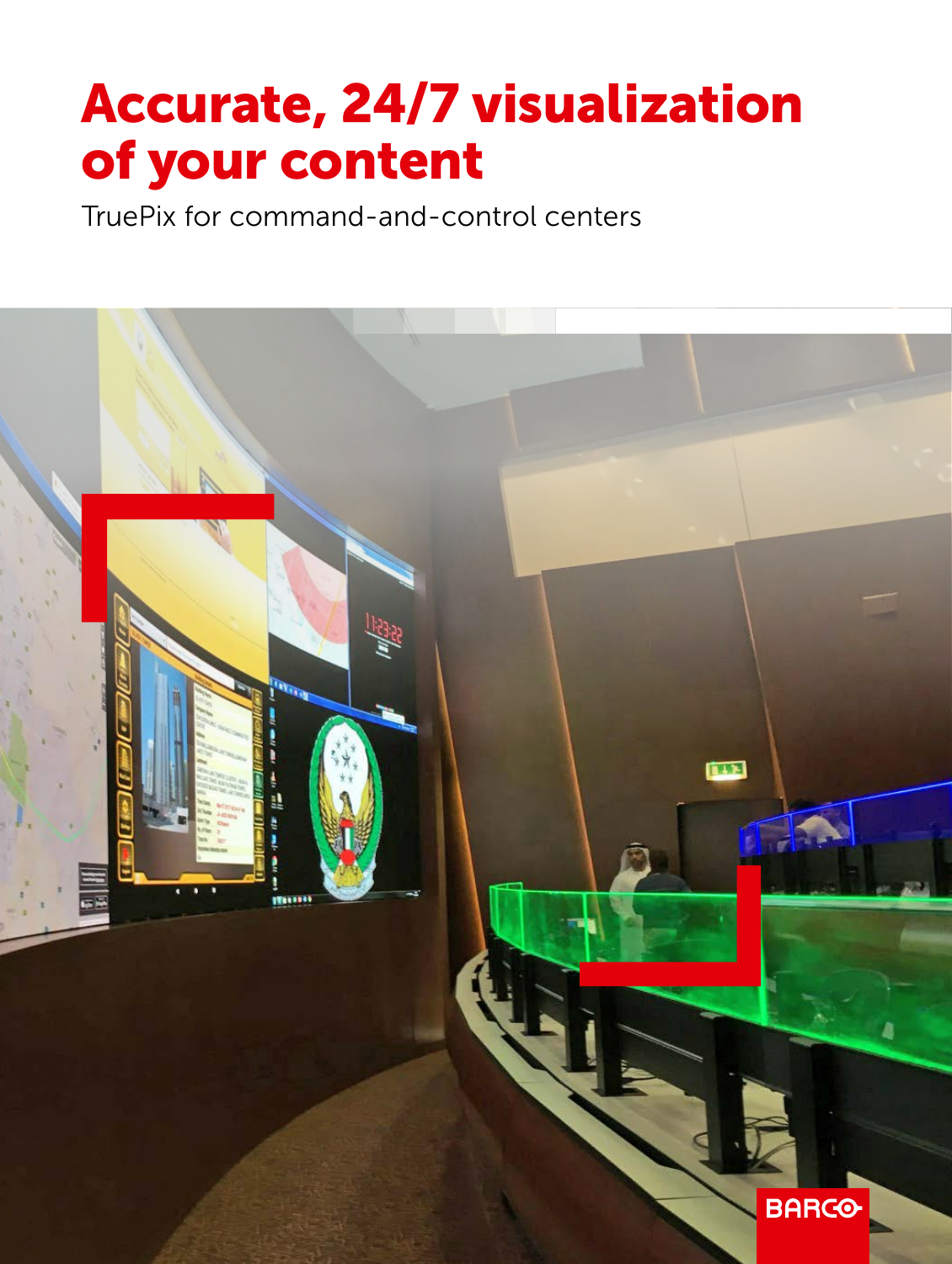## Accurate, 24/7 visualization of your content

## TruePix for commandand-control centers

TruePix LED walls run on Barco's processing platform Infinipix<sup>®</sup> gen2, which ensures color accuracy and contrast at any brightness level.



Barco's TruePix LED video wall platform provides operators and decision-makers of command centers with a seamless Common Operational Picture (COP) for effective and fast decision-making.

In a world faced with the complexity of information overload and continuous security threats, a reliable, flexible and a robust visualization and collaboration system is a must. Barco's solutions for defense and government command centers enables you to stay in control and collaborate efficiently with all stakeholders to make the best decisions. The TruePix LED video wall platform offers uninterrupted 24/7 visualization of all your critical applications and mission content, such as

high resolution mapping (GIS, GPS) CCTV, Video Analytics, operational data or remote collective data, so you can have full situational awareness and continue to protect citizens and assets in all possible scenarios.

Whether you are managing an incident, controlling a critical mission, or monitoring an imminent threat, the performance of your command center will make or break your objective. Barco's LED video wall platform has been designed to provide command center operators with the ultimate image, ergonomic comfort, with reduced eye-fatigue features, enhanced viewing angles and perfect brightness control for day/night operations.

#### What is TruePix?

TruePix is Barco's new flagship indoor high-resolution LED platform. The 27" inch tiles with a 16:9 aspect ratio range from 0.9mm to 2.5mm pixel pitch. TruePix brings content to life as intended and ensures predictable, truly seamless visualization, based on smart engineering and the company's next-generation Infinipix® gen2 image processing platform. **Smooth and** efficient operations are guaranteed 24/7, next to full peace of mind for the entire video wall lifetime.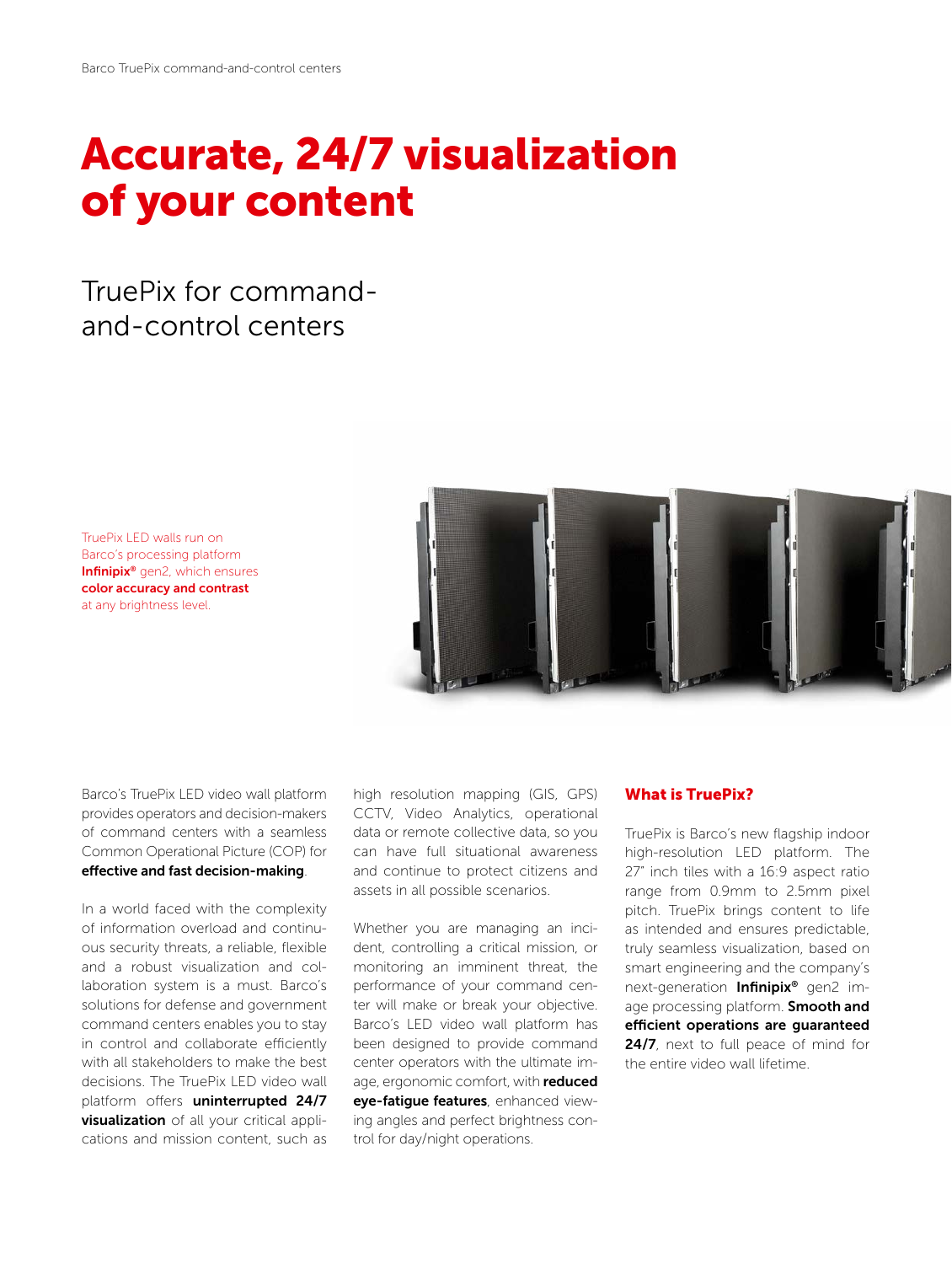### TruePix is part of Barco's complete solution for

#### including:

Networked visualization

Collaboration solutions for secure content sharing in- and outside of the control room

Complete control room solution, including displays, media management, workflow solutions and services

Barco's OpSpace integrated operator workspace solution





The LED choice for the defense and government sector

#### Accurate visualization of your mission-critical content



Barco's TruePix video walls make sure your mission content can be viewed with full confidence, in *impec*cable image quality and without missing a single detail. TruePix LED walls run on Barco's processing platform Infinipix® gen2, which ensures color accuracy and contrast at any brightness level. The self-regulating wall structure and perfectly aligned LED modules offer a perfectly flat wall and uniform image, with seams less than 0.1 mm, so that no crucial content can be missed.

#### Improved operator ergonomics



The stress levels of operators in command centers and government control rooms can be high. Improving visual comfort and viewing conditions not only helps to bring those stress levels down, but it also supports operators in making better decisions. With a wide viewing angle for flexible operator seating and Full colour control to match the workstation monitor with the overview display. Barco's Infinipix® gen2 image processing platform and Steadyview™ ensure an unmatched viewing experience for all types of content with low latency, unmatched scaling capabilities, perfect sync and no visual distortions or tearing.